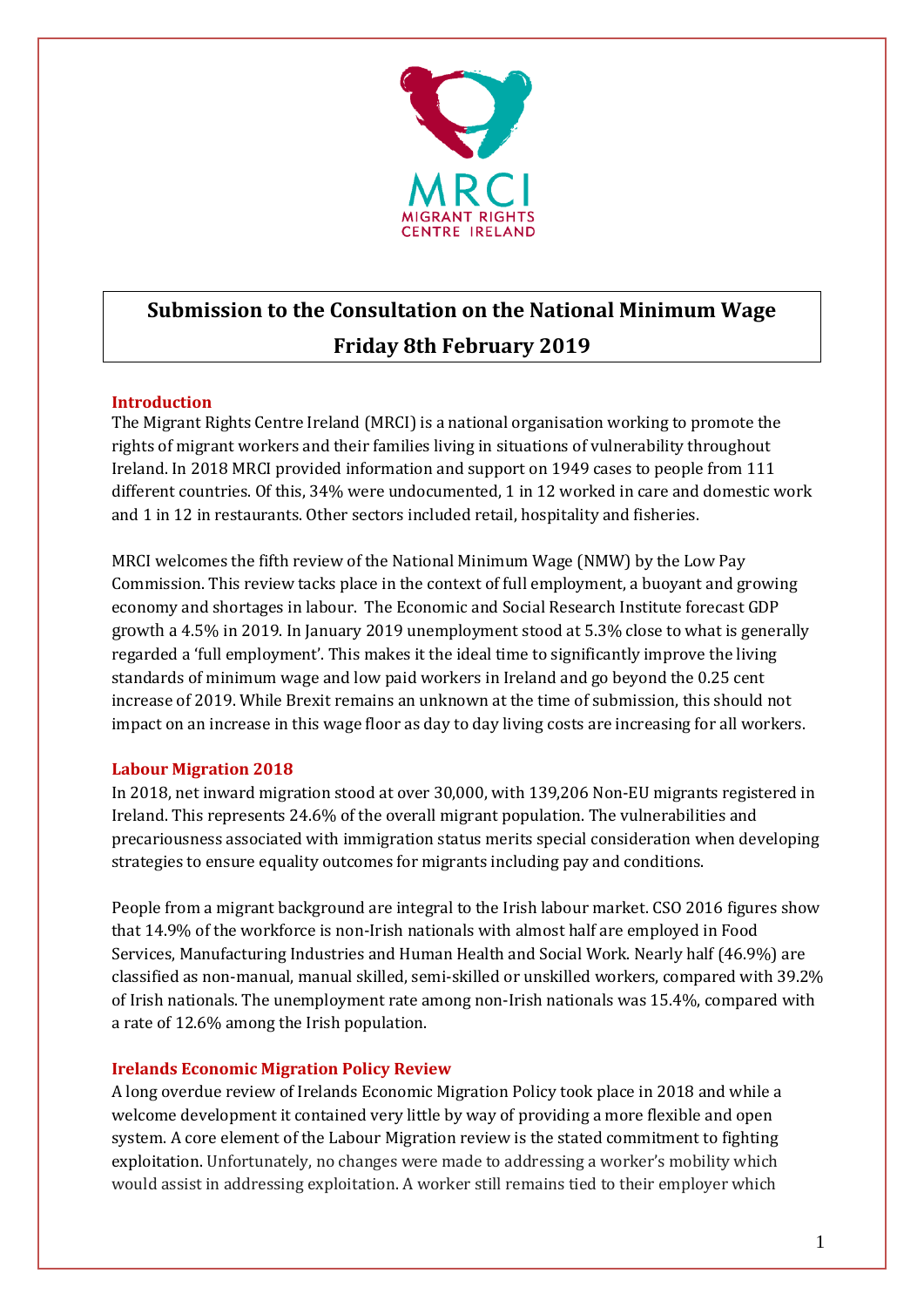increases the risk of exploitation. MRCI is also extremely concerned about the proposed introduction of a Seasonal Employment Permit will leave workers extremely vulnerable to exploitation and is an approach which MRCI is highly critical of.

The review also provided for greater transparency in the assessment of occupations eligible for work permits. A significant change was the decision that line Departments will now take the lead on changes to the list of occupations. While the current twice-yearly review of the Highly Skilled and Ineligible Employment Lists will remain, sectors experiencing severe labour shortages will be able to submit a business case for consideration, an approach which puts much power in the hands of employers.

In 2018 Minister Humphries approved new quotas for employment permits in several sectors with identified labor shortages by business; 610 permits for chefs; 500 permits for horticulture workers; 250 permits for meat processing operatives and 50 permits for dairy farm assistants. An additional 500 permits for meat-processing operatives was approved later in the year. In tandem there was an announcement there would be an information campaign on employment rights. To the knowledge of MRCI has not been progressed. The review also failed to address the situation of undocumented workers in the state, many of whom are in the sectors where these quotas have been issued.

# **Gaps in Data Collection on Migrants**

There continues to be limitations in data being collected in relation to the participation of migrants in the labour market. The samples of publically available datasets remain too small to make statistically sound assertions on the proportion of migrant workers earning the minimum wage or in low-paid employment.

#### **Income Inequality**

The Gini coefficient is a measure of statistical dispersion intended to represent the income distribution of a nation's residents and is the most commonly used measure of inequality. Data from the latest SILC shows the GINI coefficient at 30.6% in 2016. Data from the survey shows that despite an increase in median annual income, Ireland is still experiencing high levels of inequality and large numbers of people at risk of poverty.

#### **Income Adequacy**

People or households are considered to be at risk of poverty when their income is less than a particular threshold. In the EU, the threshold has been set at 60% of the median income (midpoint in the scale of the highest to the lowest of all incomes in Ireland). According to the Survey on Income and Living Conditions, in 2016 the median equivalised nominal disposable income stood at €20,597 and thus, the at-risk-of-poverty threshold stood at €12,358 per annum or €1,030 per month. The minimum wage in 2016 for a 39 hour week stood at  $\epsilon$ 1,564 per month.

#### **Non-Compliance and Exploitation**

MRCI deals on a daily bias with people who have experienced exploitation. Exploitation continues to be persistent in low paid sectors of the economy and regime of compliance is central to its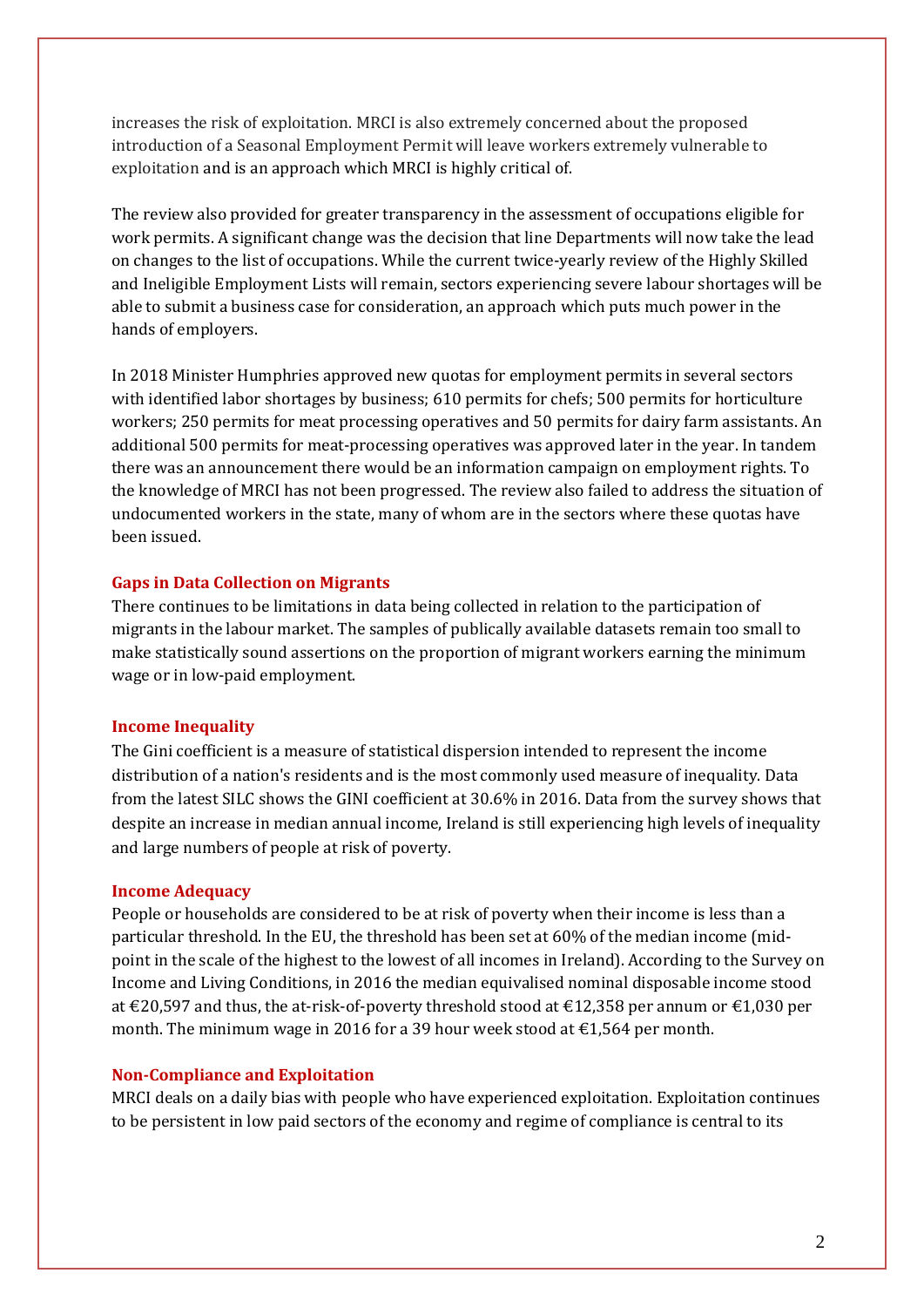eradication. Research by MRCI in 2015 with 104 migrant workers1, revealed that while migrant workers are more knowledgeable about their rights few are able to assert these rights and improve their conditions.

## **Fishers**

In December 2017, MRCI launched research into the experience of migrant fishers which revealed widespread exploitation.

- A majority (65%) work more than 100 hours a week,
- Average pay is just  $\text{\textsterling}2.82$  per hour,
- One in four have experienced verbal or physical abuse,
- One in five have experienced discrimination and racism,
- 40% do not feel safe at work,
- Discrimination, exploitation and verbal & physical abuse are common2.

### **Au-Pairs**

1

In 2018, MRCI dealt with several au–pair high profile cases which continues to highlight the blatant disregard for employment legislation including paying the minimum wage to workers in this work and again highlighted persistent exploitation in this sector3.

# **Irregular Migration**

Pay and upholding good terms and conditions of undocumented migrant workers continues to be a serious issue for MRCI. Research carried out by MRCI in 2016 with over 1,000 undocumented migrants, found that the overwhelming majority (89%) are in employment, typically (though not always) in sectors where low-paid work is prevalent. The top five sectors of employment are Restaurant & Catering (32%), Domestic Work (29%), and Cleaning and Maintenance (13%). Other sectors include retail, hotel, medical, healthcare and agriculture.

A high proportion of these (66%) have been in their current job for over 2 years and of this 31% have been in the same job for over 5 years. 69% indicated that they are working over 30 hours, with more than half earning over  $\epsilon$ 300 a week. The survey reveals that many undocumented migrants in Ireland are well-educated, with 97% possessing secondary school education and 53% educated at third level.<sup>4</sup> This group are invisible in the labour market and in any official data.

MRCI is conducting new research in this area in 2019 and will send it to the Commission when it is completed.

# **Preventing Exploitation of Migrant Workers**

MRCI acknowledges that many of the issues that arise from the Labour Migration review are outside the scope of the LPC, however, to date the Commission has taken a proactive role in highlighting exploitation and making recommendations to assist with its prevention and in

<sup>1</sup> All Work and Low Pay; the experiences of migrants working in Ireland (MRCI - May 2015[\) http://www.mrci.ie/wp](http://www.mrci.ie/wp-content/uploads/2015/11/MRCI-All-Work-and-Low-Pay.pdf)[content/uploads/2015/11/MRCI-All-Work-and-Low-Pay.pdf](http://www.mrci.ie/wp-content/uploads/2015/11/MRCI-All-Work-and-Low-Pay.pdf)

<sup>&</sup>lt;sup>2</sup> Left High and Dry; The Exploitation of Migrant Workers in the Irish Fishing Industry (Dec 2017[\) https://www.mrci.ie/press](https://www.mrci.ie/press-centre/severe-exploitation-persists-on-irish-fishing-boats-says-new-report-11122017/)[centre/severe-exploitation-persists-on-irish-fishing-boats-says-new-report-11122017/](https://www.mrci.ie/press-centre/severe-exploitation-persists-on-irish-fishing-boats-says-new-report-11122017/)

<sup>3</sup> <https://www.irishtimes.com/news/social-affairs/group-urges-families-to-be-aware-of-au-pairs-rights-1.3378240>

<sup>4</sup> Ireland is Home Survey 2016[: http://www.mrci.ie/wp-content/uploads/2016/05/Ireland-is-Home-2016-Infographic-FINAL.pdf](http://www.mrci.ie/wp-content/uploads/2016/05/Ireland-is-Home-2016-Infographic-FINAL.pdf)